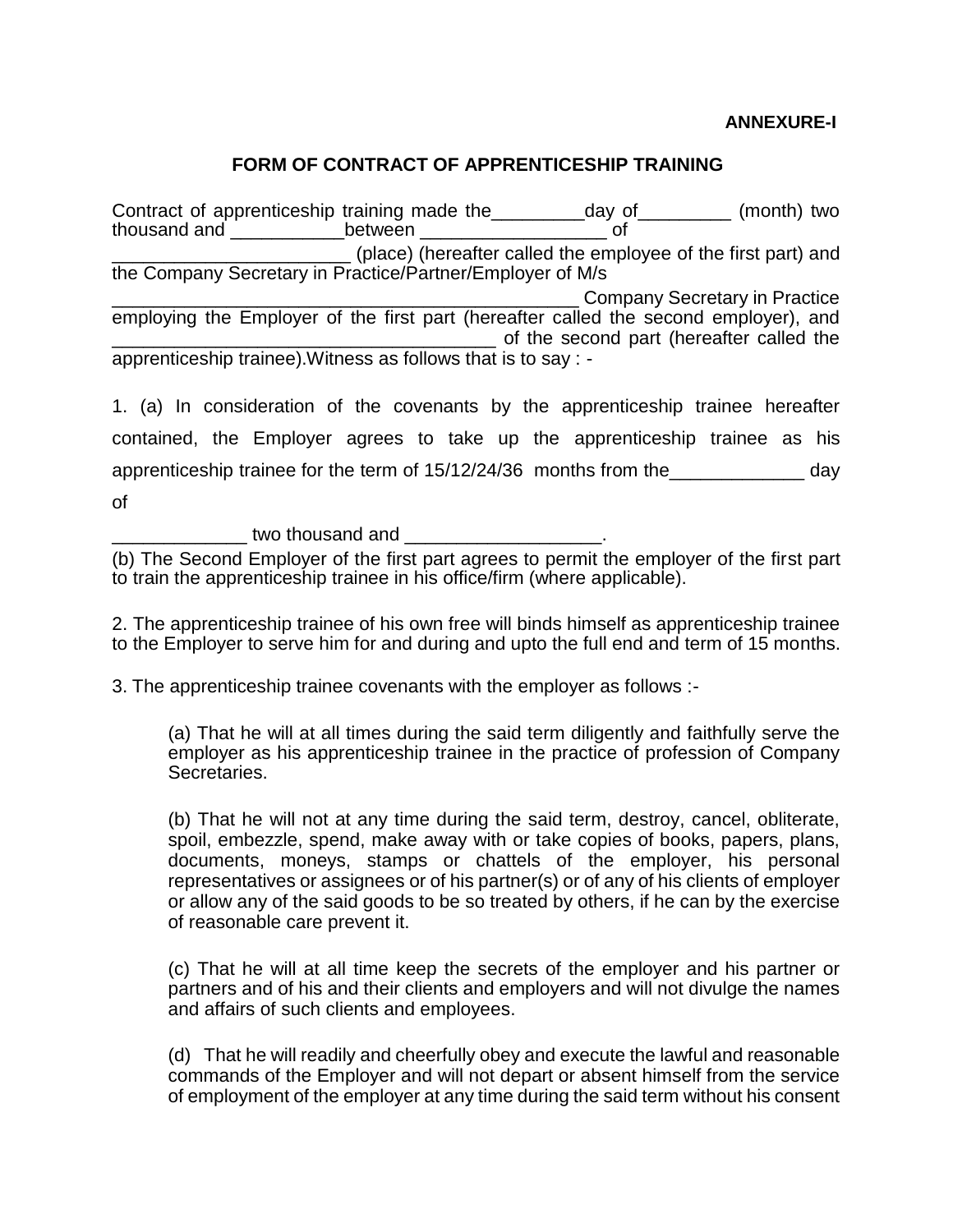or that of is partners first obtained but will at all times during the said term conduct himself with all due diligence, honesty, and propriety.

(e) That he will at all times well and faithfully serve the employer, as an apprenticeship a trainee ought to do in all things whatsoever.

(f) That he will make good and fully indemnify the employer for any loss or damage suffered or sustained by him by his misbehaviour or improper conduct.

#### 4. The employer covenants with the apprenticeship trainee as follows :-

(a) That he will by the best ways and means in his power and to the utmost of his skill and knowledge instruct or cause to be instructed the apprenticeship trainee and afford him such reasonable opportunities and work as may be required to enable him to acquire the art, science and knowledge of Company Secretaryship.

(b) That his professional practice [or that of his employer(s) in his or their] main occupation and is suitable for the purpose of enabling him to carry out the obligations referred to in (a) above.

(c) That he will pay a stipend of Rs. \_\_\_\_\_\_\_\_\_ per month for the period of apprenticeship within 10 days after every completed month of apprenticeship training including for period of authorized leave as per entitlement

(d) That he will at the expiration of the said term use his best means and endeavours to cause the apprenticeship trainee to be admitted as a member of the Institute, provided always that the apprenticeship trainee shall have well and faithfully served his intended apprenticeship training and shall have passed the required examinations and in all respect properly qualified himself to be admitted as such.

(e) (i) That if the employer shall die during the said terms, his legal representative shall grant to the apprenticeship trainee a certificate of service in the appropriate form for the expired period of training.

(ii) That if the employer shall cease to practice as Company Secretary or shall in any way become incapable of continuing the intended employment of the apprenticeship trainee during the said term, he will make the necessary arrangements as far as practicable, for the completion of the residue of the term as apprenticeship trainee with some other member entitled to train the apprenticeship trainee and issue the certificate of service in the appropriate form for the expired period of apprenticeship training.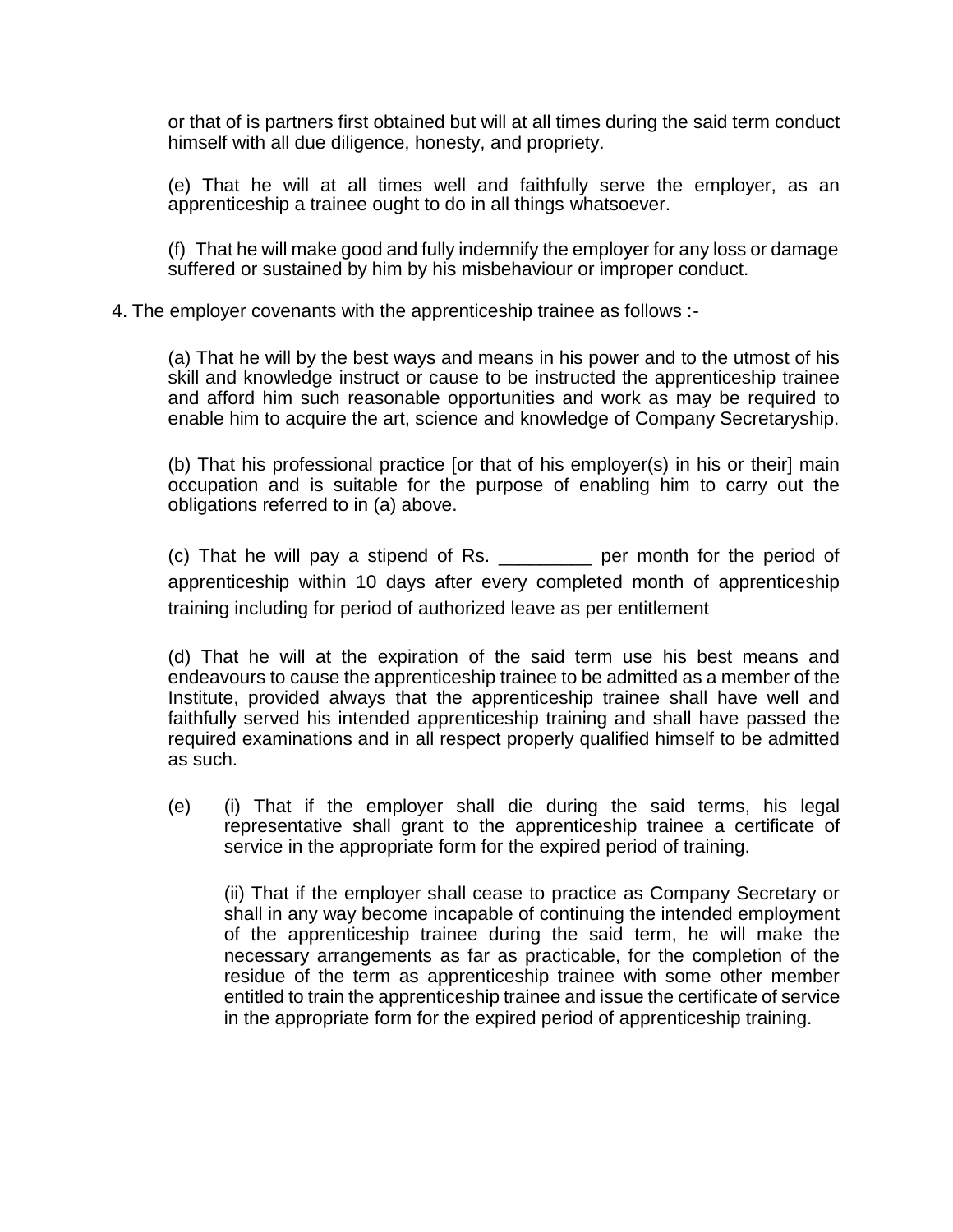5. These conditions are subject to the Company Secretaries Act, 1980 and the regulations and guidelines framed there under as may be in force from time to time.

In witness whereof the parties have hereinto set their hands and seals the day and year first above

| Written Signed, Sealed and Delivered by | (First Employer)          |
|-----------------------------------------|---------------------------|
| In the presence of                      | (Witness)                 |
| Signed, Sealed and Delivered by         | (Second Employer)         |
| In the presence of                      | (Witness)                 |
| Signed, Sealed and Delivered by         | (Apprenticeship Employee) |
| In the presence of                      | (Witness)                 |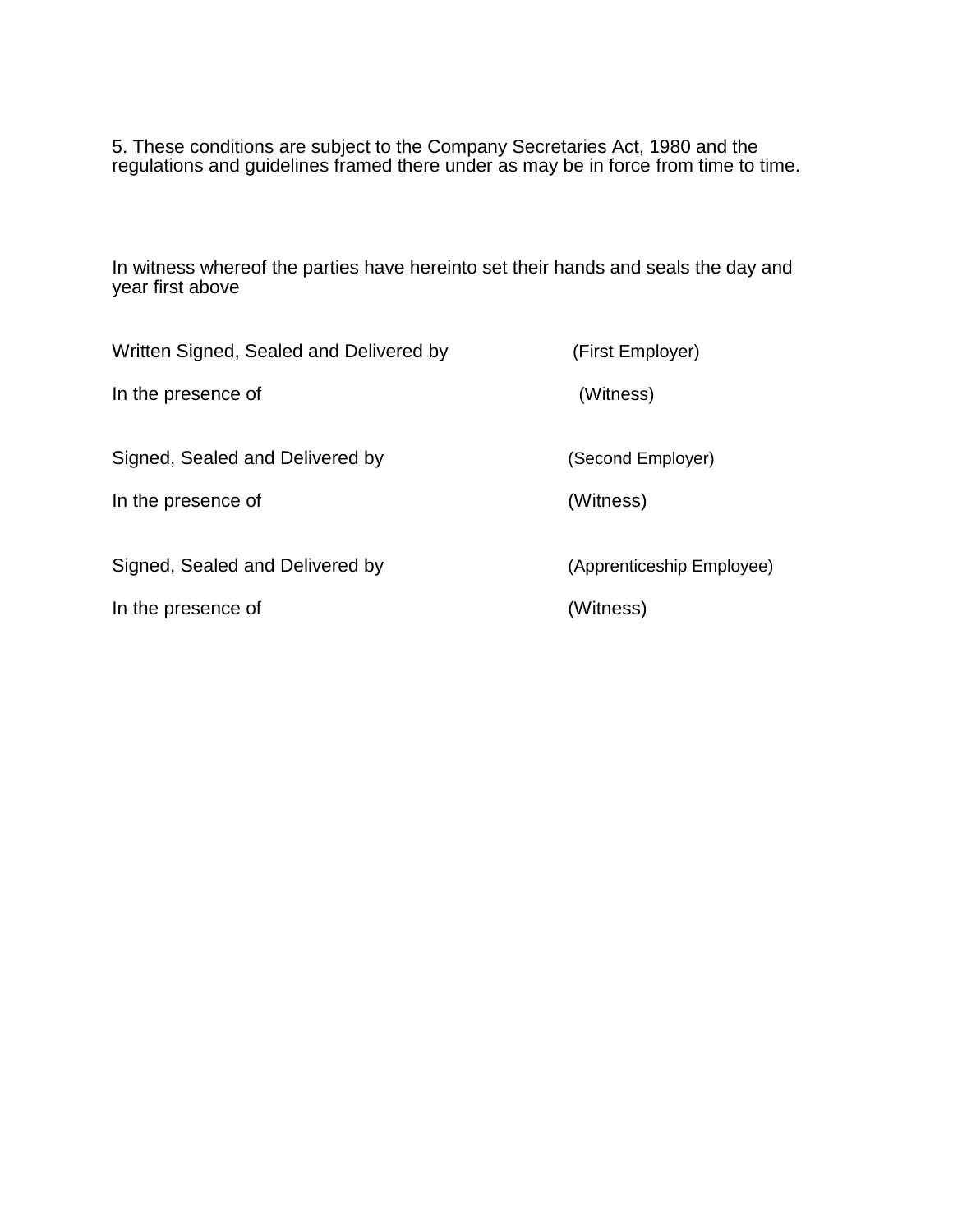### **ANNEXURE-II**

# **STATEMENT OF PARTICULARS TO BE SUBMITTED (IN DUPLICATE) FOR REGISTRATION AS A TRAINEE**

# (PART-'A')

Particulars of the Apprenticeship Trainee:

1 Name (in block letters) :

2 Student Registration No. :

3 Particulars regarding passing of the Intermediate/Executive Programme (where applicable)/Final/Professional Programme Examination of the Institute:

| Examination            | Group/Module(s) | Roll No. | Month | Year |
|------------------------|-----------------|----------|-------|------|
| Intermediate/Executive | First           |          |       |      |
| Programme              |                 |          |       |      |
|                        | Second          |          |       |      |
| Final/Professional     | <b>First</b>    |          |       |      |
| Programme              |                 |          |       |      |
|                        | Second          |          |       |      |
|                        | Third           |          |       |      |
|                        | Fourth          |          |       |      |

- 4. Particulars of previous training, if any :
	- (a) Name & Address of the employer / Company Secretary in Practice :
	- (b) C.P. Registration Number:
	- (c) Date of commencement of training:
	- (d) Date of termination of training:
	- (e) Duration of leave taken, if any:

5. Date of commencement of training under the present employer Company Secretary in Practice:

6. Date on which the Contract of Company secretaries Apprenticeship Training has been executed:

(a) Date of Purchase of stamp paper.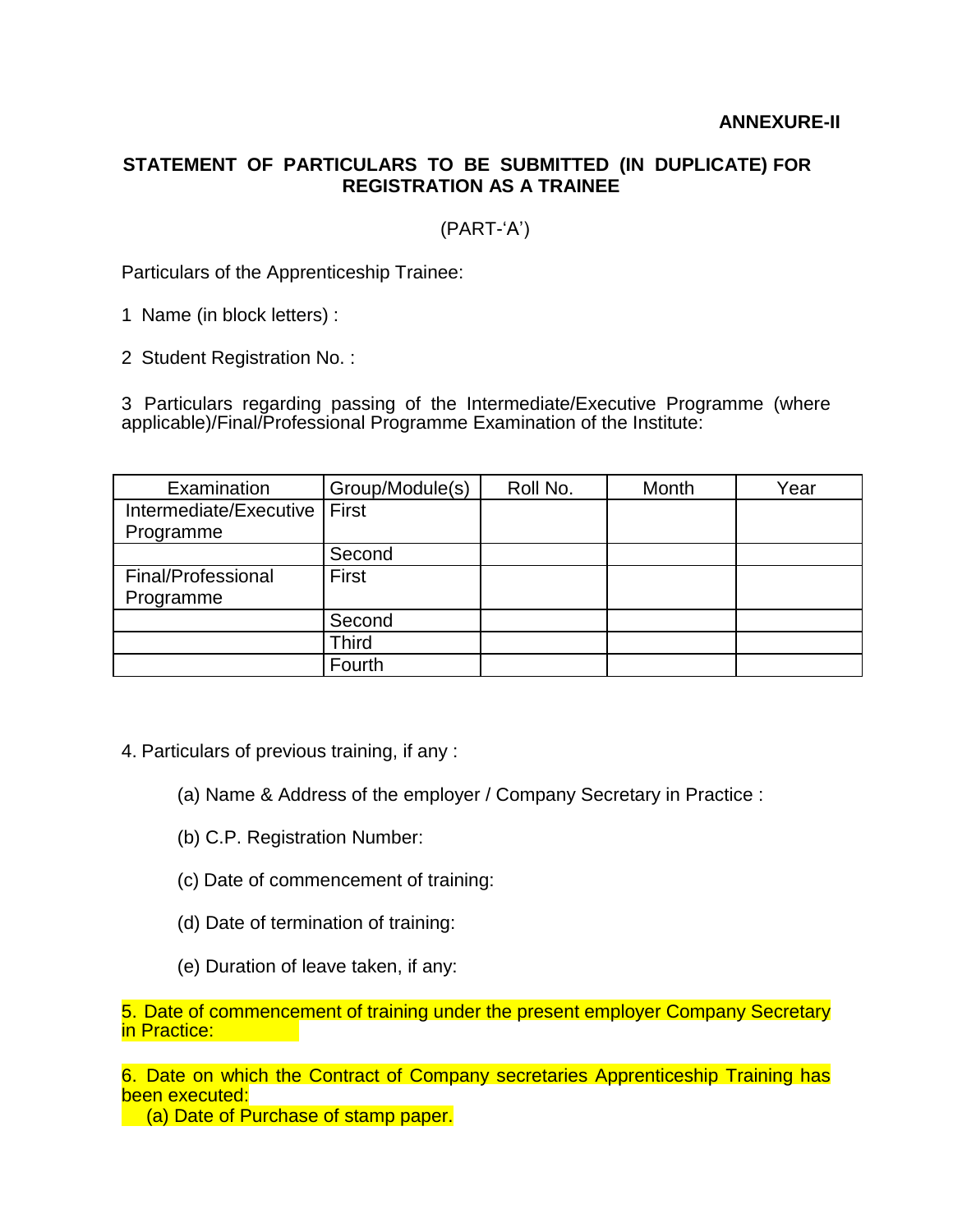- 7. Period for which the Contract of Apprenticeship Training entered into:
- 8. Whether the Contract has been executed:
	- (a) In the printed form without any modifications:
	- (b) In duplicate and one copy kept by either party:

9. (a) Whether the apprenticeship trainee is engaged in any other business or occupation :

(b) If so, whether permission of the Council has been obtained (Quote letter no. & date)

(c) If permission is not sought, please give full details of engagement and the date since when so engaged.

10. (a) Whether the apprenticeship trainee has taken up any other course of study, academic or

(b) If so, whether permission of the Council has been obtained and the trainee is agreed to compensate the minimum working hours as prescribed by the Institute (Quote letter No. & date):

(c) If permission is not sought, give Give full particulars of the course, timing of the classes held, working hours of the employer, etc.

I declare that the particulars given above are true and correct to the best of my knowledge and belief and I undertake to intimate to the Institute and the employer within sixty days, any change that may occur in the information furnished above during the period of my training for the purpose of Company Secretaries Regulations, 1982.

I undertake to abide by all the rules as may be in force from time-to-time during the period I am undergoing training. I further agree not to pass on, sell or gift away my study paper or any other material provided to me by the Institute.

Signature of the Apprentice Trainee

I declare that the particulars given above are true and correct to the best of my knowledge and belief.

Place:

Countersigned by the Employer

Date: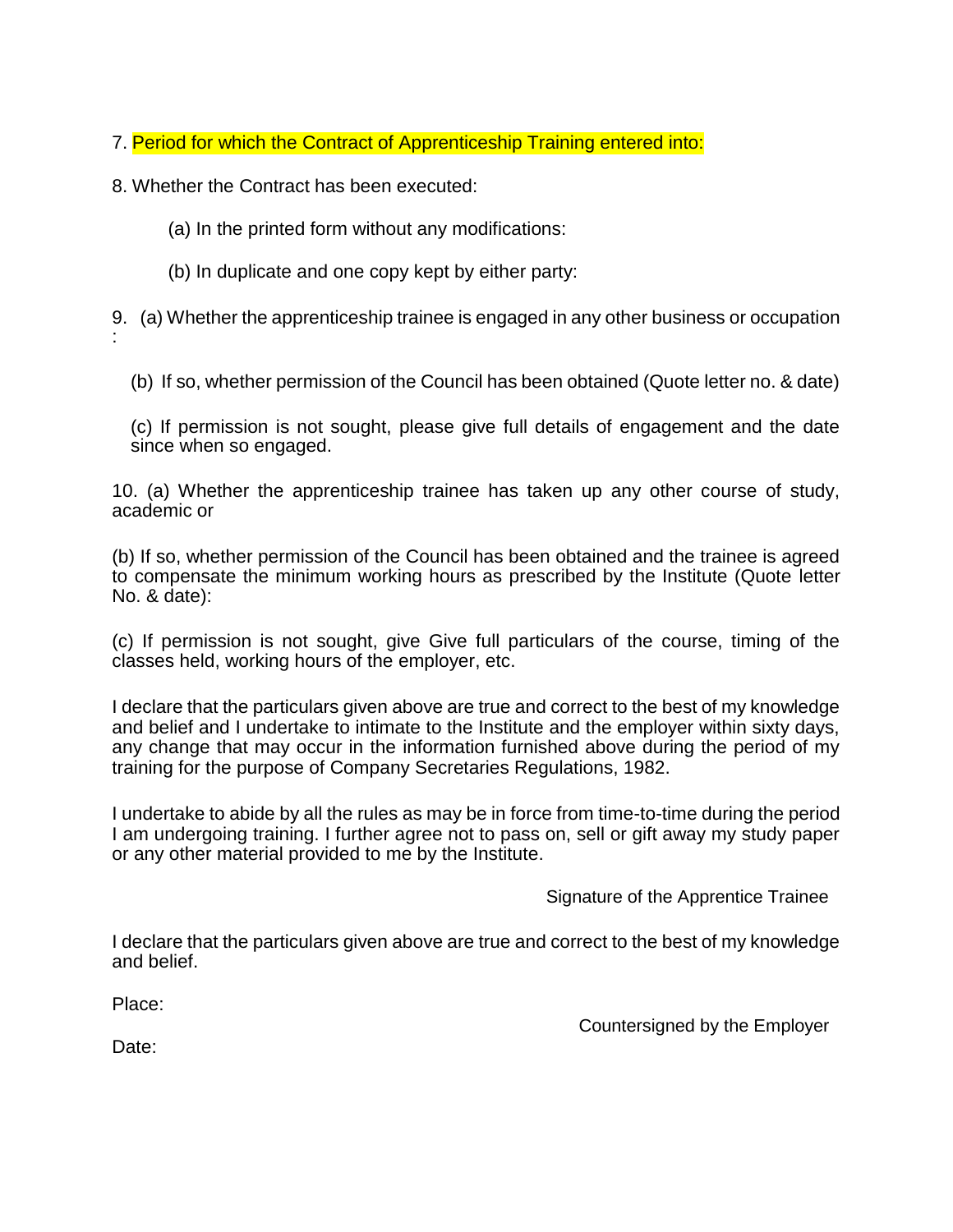# **(PART-'B')**

### **Particulars of the Employer Company Secretary in Practice**

| 1.Name::______________                                                                                        |                                              |  |
|---------------------------------------------------------------------------------------------------------------|----------------------------------------------|--|
| 2. Membership No. ACS/FCS New York Contract to the Manual Action of the Manual Action of the Manual Action of |                                              |  |
|                                                                                                               | <u>Issue Date __________________________</u> |  |
| <b>PCSA No.</b>                                                                                               | <b>Issue Date</b>                            |  |

3. Name of the firm of which the member is proprietor/partner: \_\_\_\_\_\_\_\_\_\_\_\_\_\_\_\_\_

4. If working as a paid Assistant with a Company Secretary/firm of Company Secretaries, name of his employer : \_\_\_\_\_\_\_\_\_\_\_\_\_\_\_\_\_\_\_\_\_\_\_\_\_\_\_\_\_\_\_\_\_\_

5. Whether the member is engaged in any other business or occupation at present, if so, please give details:\_\_\_\_\_\_\_\_\_\_\_\_\_\_\_\_\_\_\_\_\_\_\_\_\_\_\_\_\_\_\_\_\_\_\_\_\_\_\_\_\_\_\_\_\_\_\_\_\_

6. Name of other apprenticeship trainees, if any, who are also undergoing training presently with the member and their registration number:

| S.No | Name of trainee | Student registration W.E.F. Date |  |
|------|-----------------|----------------------------------|--|
|      |                 | number                           |  |
|      |                 |                                  |  |
| 2    |                 |                                  |  |
| 3    |                 |                                  |  |
|      |                 |                                  |  |
| 5    |                 |                                  |  |
| 6    |                 |                                  |  |
|      |                 |                                  |  |
| 8    |                 |                                  |  |
| 9    |                 |                                  |  |
| 10   |                 |                                  |  |

I declare that the particulars given in Part 'B' above are true and correct to the best of my knowledge and belief and I undertake to intimate the Institute if any change that may occur in the information furnished in Part 'B' during the period of training of the apprenticeship trainee.